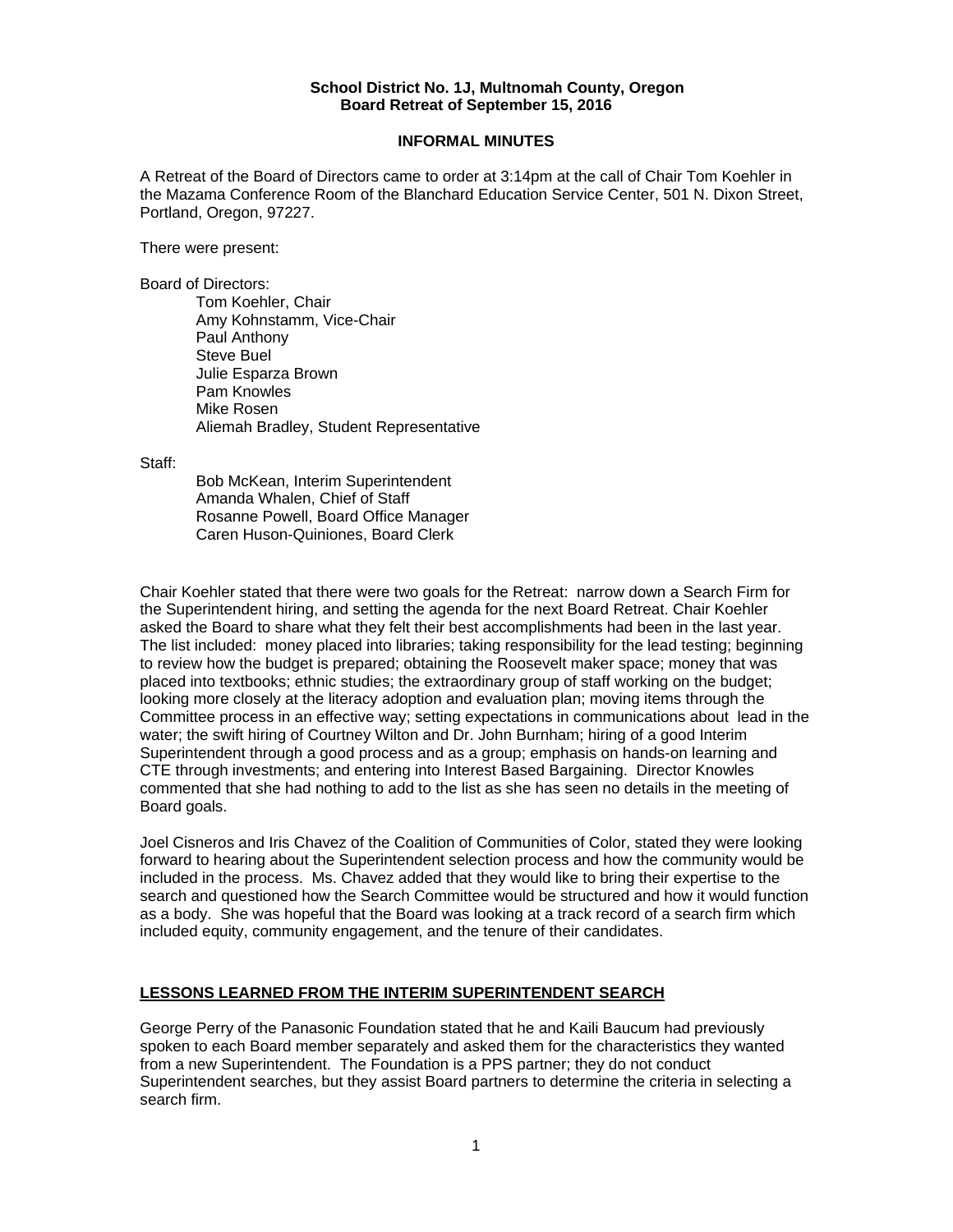Ms. Baucum reported on the Lessons Learned from the Interim Superintendent Search:

What Went Well: several candidates reached out; the District worked with partners (e.g, OSBA and CGCS); and, District received a good pool of national candidates.

What Did Not Go Well: was not inclusive enough (did not include teachers or PAT as partners); did not have a meaningful open house as the public thought they would have a chance to screen candidates; managing expectations; preparation for public engagement; figuring out who in the community should be involved and in what fashion; equity with interviewing here vs. skype; video conferencing did not work well; and, no Board member had any previous experience with a Superintendent search.

Would Like to Have: more diverse candidates; additional partners; more time to do what the Board was intending to do; and being clear on expectations.

## **SUMMARY OF PANASONIC FOUNDATION INTERVIEWS OF BOARD MEMBERS AND DISCUSSION OF CHARACTERISTICS DESIRED IN SUPERINTENDENT CANDIDATES**

Ms. Baucum distributed a handout of the list of characteristics the Foundation had gleaned from Board members for characteristics of a new Superintendent. In addition to the list of characteristics prepared by the Panasonic Foundation, the Board offered the following desired characteristics for Superintendent candidates: capitalize on progress we are making; someone skilled and dedicated to get work off the ground; used to working with data to track progress and to course-correct; data based decision making; need to understand the data and the limitations of the data; proven record in improving outcomes; equity in the classroom; clear communication to the community of what is going well; inspiring and able to create momentum; experience in a diverse community; build a collective vision and skills to bring that vision to reality; fiscal responsibility; second language encouraged; to lead the Board through the budget process; the education of every child is equally important and meeting the needs of each child; strong educational background; educational leader; empathy for other people; diverse references; experience and belief in hands-on learning;

## **BOARD MEMBER REVIEW AND SCORING OF SEARCH FIRM APPLICATIONS; CONSENSUS ON SEARCH FIRMS TO BE INTERVIEWED**

Board members scored each of the search firms using the following scale: background and experience (up to 25 points), work plan (up to 60 points), costs (up to 15 points).

At 4:35pm, the Board took a ten minute break.

By using the above scoring system, the Board consensus was to interview the top three search firms: McPherson and Jacobson; Hazard, Young and Attea; and, R&A Services. Director Anthony questioned how the District would go about checking references of the firms.

#### **DISCUSSION OF INTERVIEW PROCESS AND QUESTIONS**

Director Anthony commented that the Board needs to ask if they recruit or if they represent candidates, and if they recruit, how they go about it. We should also ask the firms if they have a personal relationship with the Superintendents of the top 10 school districts in the country. Director Rosen noted that there was a significant cost difference between the search firms.

In addition to the search firm interview questions provided by Panasonic, the Board suggested the following additional questions: how do you go about finding diverse candidates; what is your community process; what do you recommend in terms of confidentiality; how do you determine